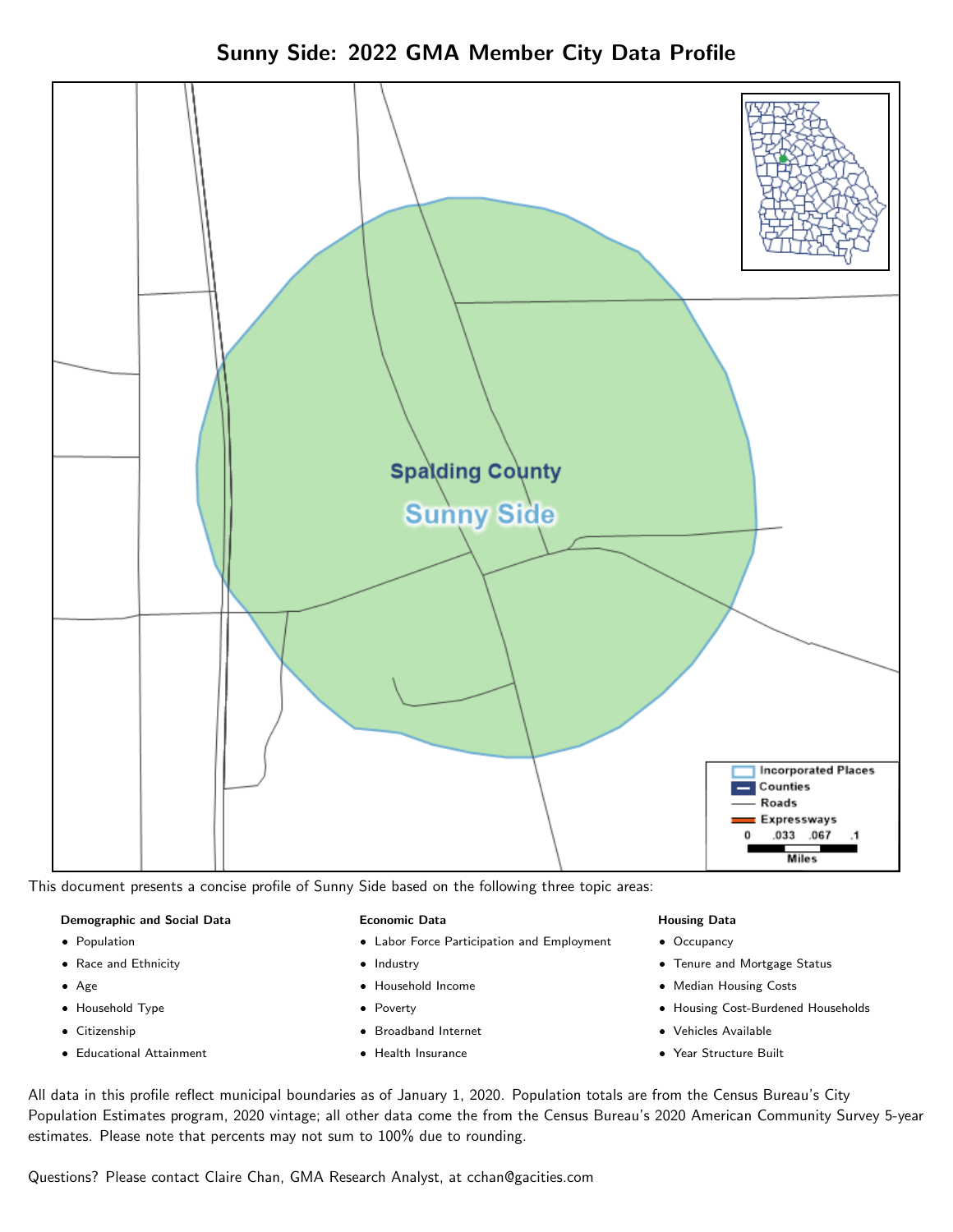# Sunny Side: Demographic and Social





### **Citizenship**



Source: American Community Survey, 2020 5-year estimates, table B05002 Source: American Community Survey, 2020 5-year estimates, table B15002

#### Race and Ethnicity



Source: U.S. Census Bureau, City Population Estimates, 2020 vintage Source: American Community Survey, 2020 5-year estimates, table B03002

#### Household Type



Source: American Community Survey, 2020 5-year estimates, table B01001 Source: American Community Survey, 2020 5-year estimates, table B11001

#### Educational Attainment



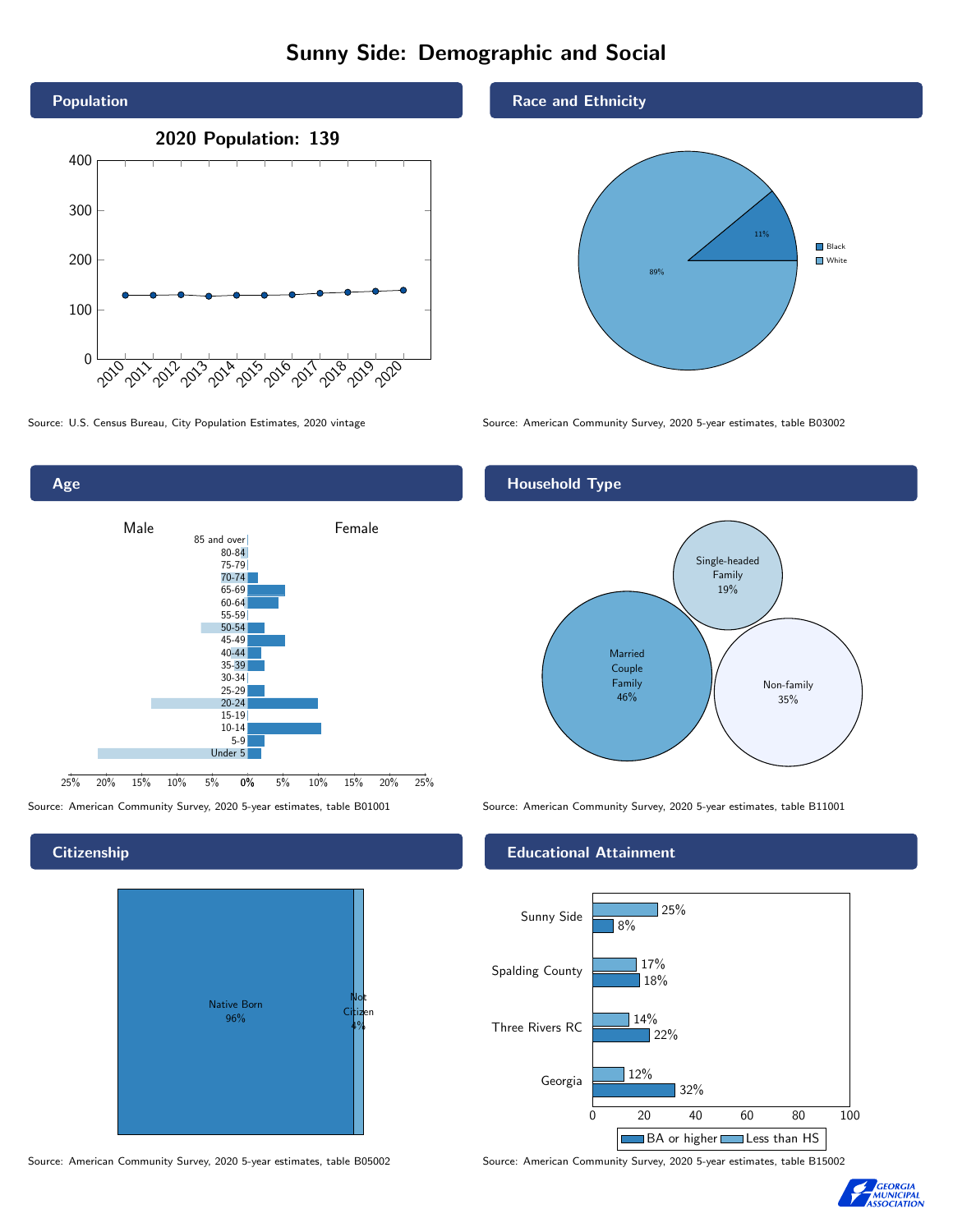# Sunny Side: Economic



Source: American Community Survey, 2020 5-year estimates, table B23001 Note: Unemployment rate is based upon the civilian labor force.

#### Industry

| Agriculture, forestry, fishing and hunting, and mining      | 18%   |
|-------------------------------------------------------------|-------|
| Construction                                                | 17%   |
| Manufacturing                                               | 30%   |
| <b>Wholesale Trade</b>                                      | $0\%$ |
| Retail Trade                                                | $0\%$ |
| Transportation and warehousing, and utilities               | 7%    |
| Information                                                 | $0\%$ |
| Finance and insurance, real estate, rental, leasing         | $0\%$ |
| Professional, scientific, mgt, administrative, waste mgt    | $0\%$ |
| Educational services, and health care and social assistance | 21%   |
| Arts, entertainment, recreation, accommodation, food        | $0\%$ |
| service                                                     |       |
| Other services, except public administration                | $0\%$ |
| Public administration                                       | 7%    |
|                                                             |       |

Source: American Community Survey, 2020 5-year estimates, table C24030



#### Source: American Community Survey, 2020 5-year estimates, tables B19013 and B19025 Source: American Community Survey, 2020 5-year estimates, table B17010



#### Health Insurance



Source: American Community Survey, 2020 5-year estimates, table B28002 Source: American Community Survey, 2020 5-year estimates, table B18135